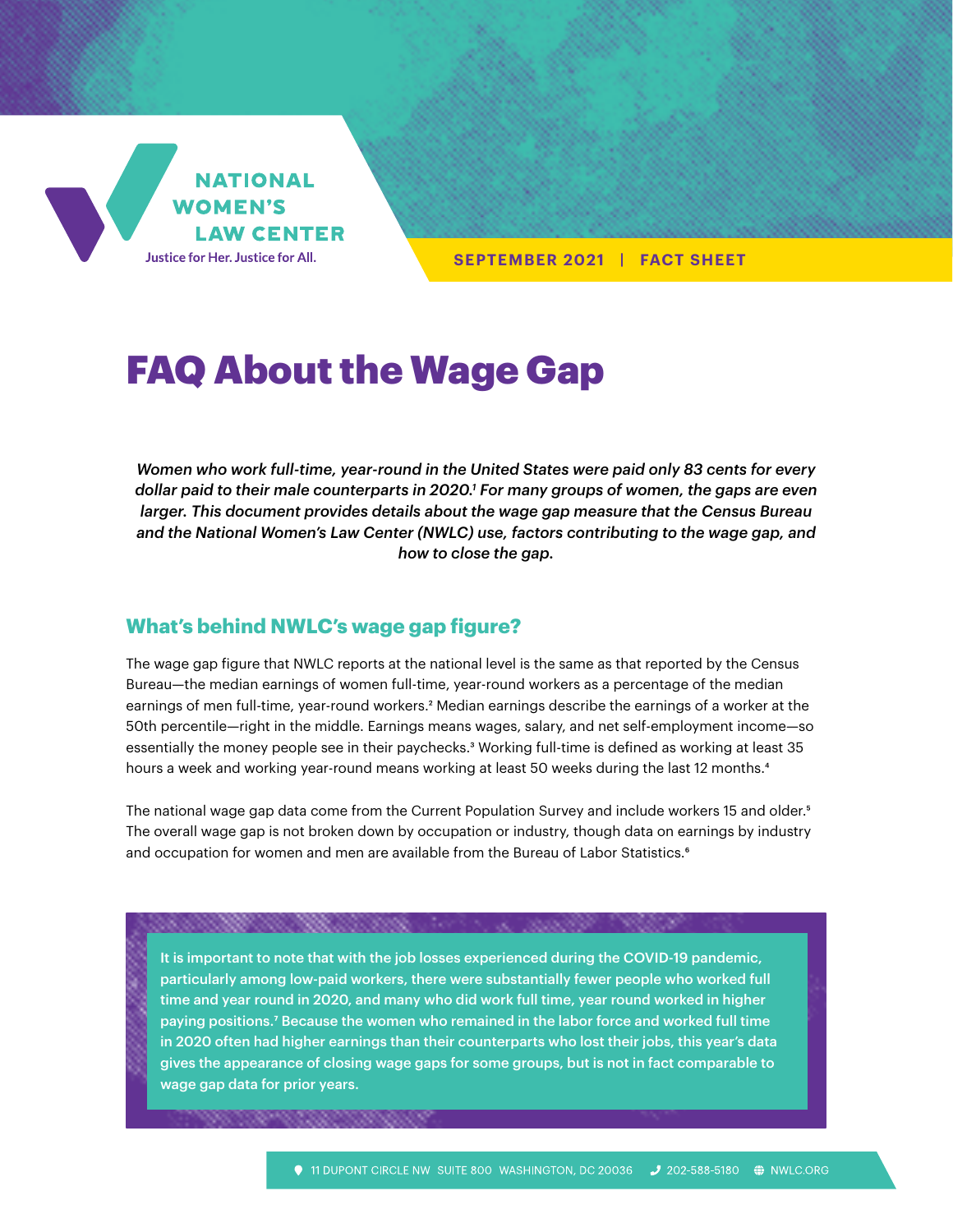### **Why does NWLC use this wage gap figure?**

The 83-cent figure reflects the many discriminatory barriers to equal pay—including lower pay for women relative to men in the same job; the overrepresentation of women in lower-paying jobs and the underrepresentation of women in higher-paying, nontraditional jobs; bias against women with caregiving responsibilities; pay secrecy policies; and the lack of workplace policies that allow workers to care for families without paying a stiff economic penalty. The 83-cent figure demonstrates just how strongly these many factors impact the economic security of women workers.

#### **How does the wage gap impact women of color?**

When comparing all women to all men, women make 83 cents on men's dollar, but the wage gap is even more substantial for many women of color compared to white, non-Hispanic men, with Black women typically making only 64 cents, and Latina women only 57 cents, for every dollar paid to white, non-Hispanic men. Asian women make 101 cents for every dollar compared to white, non-Hispanic men<sup>8</sup>-but the wage gap is substantially larger for some groups of Asian women.<sup>9</sup>

In calculating these wage gaps, we compare the wages of women of color to the wages of white, non-Hispanic men because women of color carry a double burden of both sexism and racism—so it's important to take those both into account when we look at their economic security.

Wage gap data is not yet available for Native American or Native Hawaiian and Other Pacific Islander women, which is calculated using annual 1-year American Community Survey data from the U.S. Census Bureau. Due to COVID-19, data collection for the 2020 American Community Survey experienced significant interruptions and high non-response rates.10 The Census Bureau will release this data using "experimental weights" later in 2021.<sup>11</sup> If the experimental data meets data quality standards, this fact sheet will be updated.

## **How do factors like education and occupation affect the wage gap?**

The wage gap occurs at all education levels, after work experience is taken into account, and it gets worse as women's careers progress.<sup>12</sup> There is a gender wage gap in 94 percent of occupations.<sup>13</sup> Skeptics of the wage gap may also insist that the wage gap exists because of the occupational choices that women make. However, this argument ignores the fact that "women's" jobs often pay less precisely because women do them, because women's work is devalued,<sup>14</sup> and that women are paid less even when they work in the same occupations as men. Cases of company-wide pay discrimination are further evidence that discrimination contributes to the wage gap.15

Women are underrepresented in higher-paying jobs that are often dominated by men, and overrepresented in low-paying jobs. In 2018, women made up nearly two-thirds of the 22.2 million workers in the 40 lowest-paying jobs—occupations such as child care workers, home health aides, restaurant servers, and fast food workers.<sup>16</sup> Women of color are particularly overrepresented in these jobs.<sup>17</sup> Women are also two-thirds of minimum wage workers.18 Many women in these low-paid jobs are also on the front lines of the COVID-19 pandemic as essential workers; in fact, 64 percent of workers in front-line industries are women, despite making up 47 percent of workers overall.19 Women of color make up more than one quarter (27%) of the front-line workforce, compared to less than one fifth (18%) of the overall workforce.<sup>20</sup>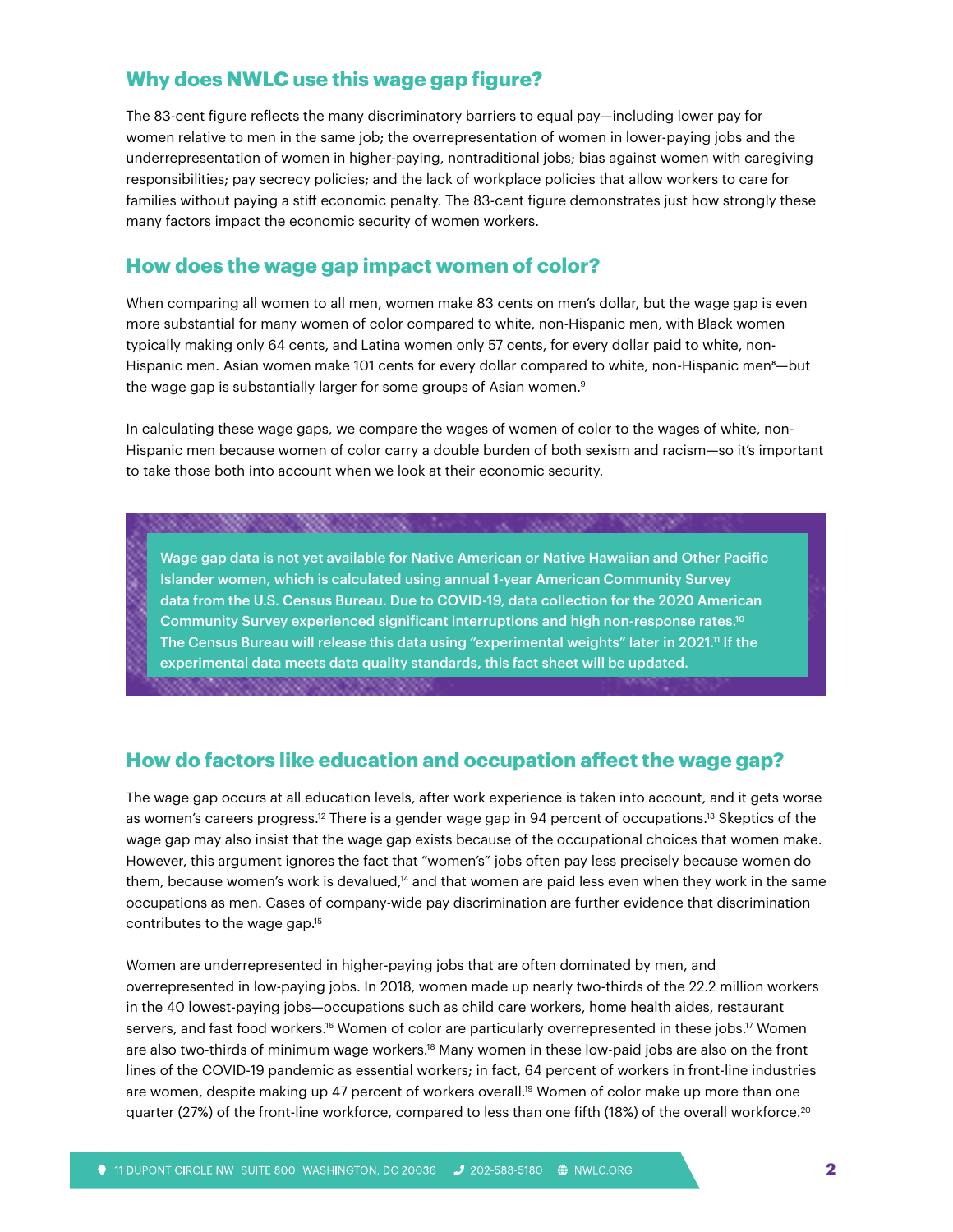Isolation, active discouragement, harassment, outright exclusion, and lack of information about alternative job options are all barriers to women's entry into higher-paying jobs that are nontraditional for their gender.

A study by labor economists Francine Blau and Lawrence Kahn also demonstrates the effects of a variety of factors that influence the wage gap, like race, region, unionization status, education, occupation, industry, work experience, and more. However, Blau and Kahn found that when you look at all these factors combined, 38 percent of the wage gap still remains unexplained.<sup>21</sup>

#### **How does caregiving affect the wage gap?**

Another factor that plays into the wage gap is the role of women as caregivers and the persistent discrimination against women workers with caregiving responsibilities. A study by Shelley Correll, Stephan Benard, and In Paik found that, when comparing equally qualified women candidates, women who were mothers were recommended for significantly lower starting salaries, perceived as less competent, and less likely to be recommended for hire than non-mothers.<sup>22</sup> The effects for fathers in the study were just the opposite—fathers were actually recommended for significantly higher pay and were perceived as more committed to their jobs than non-fathers.23 This has aptly been nicknamed the motherhood penalty and fatherhood bonus.

#### **What can be done to shrink the wage gap?**

Here is a commonsense set of solutions to help finally close the wage gap:

- **•** Strengthen our equal pay laws so that women have the tools to discover and fight back against pay discrimination.<sup>24</sup>
- **•** Build ladders to higher-wage jobs for women by removing barriers to entry into male-dominated fields.25
- **•** Lift up the wages of women in low-paid jobs by raising the minimum wage and ensuring that tipped workers receive at least the regular minimum wage before tips.<sup>26</sup>
- Increase the availability of high-quality, affordable child care.<sup>27</sup>
- **•** Help prevent and remedy caregiver discrimination, and protect workers from pregnancy discrimination.<sup>28</sup>
- **•** Establish fair scheduling practices that allow employees to meet their caregiving responsibilities and other obligations.29
- Provide paid family and medical leave and paid sick days.<sup>30</sup>
- **•** Ensure women's access to the affordable reproductive health care they need.31
- Protect workers' ability to join unions and collectively bargain.<sup>32</sup>